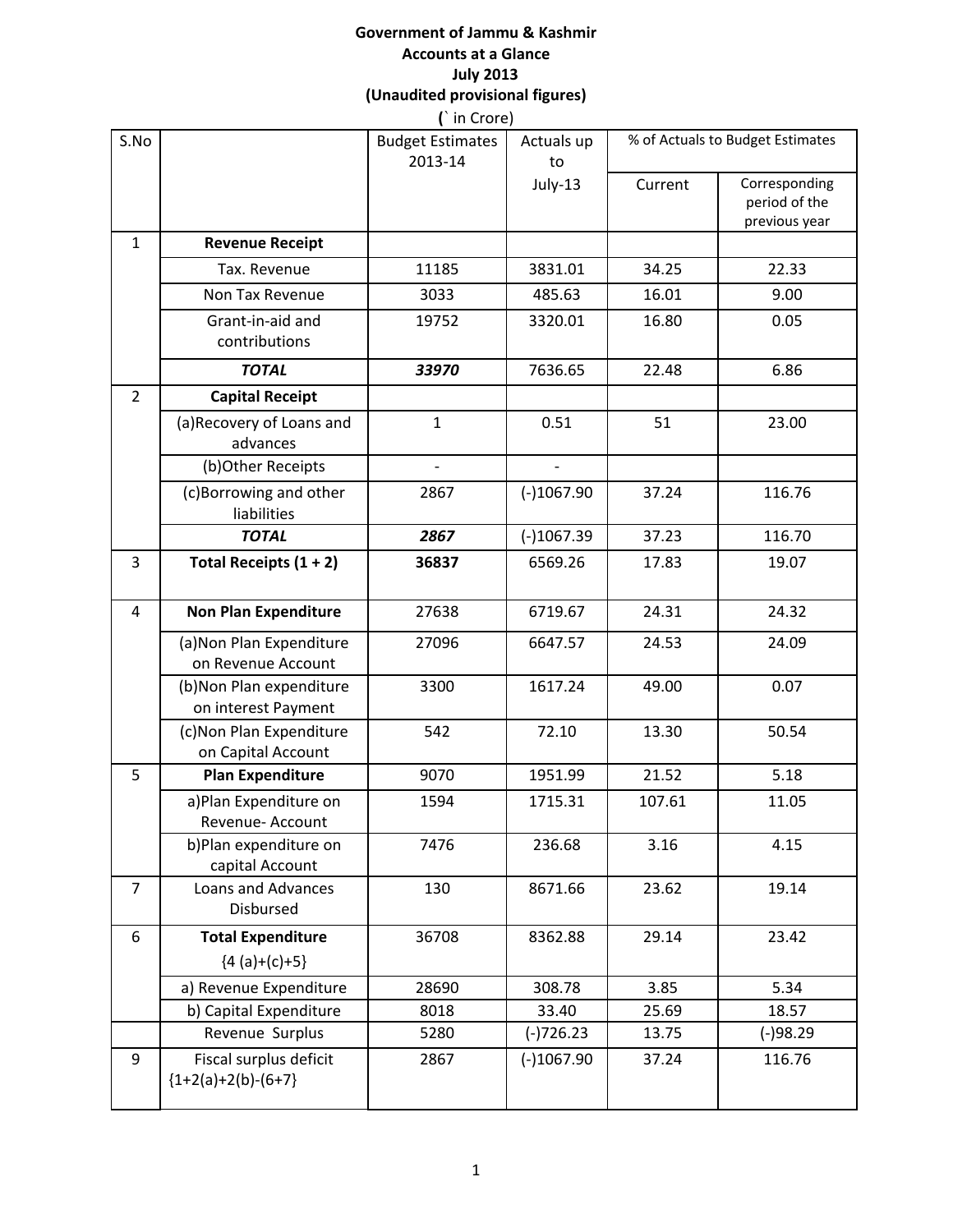# (Format of the Progressive Figures)

## TAX REVENUE

|               |         |             |         | (` in Crore) |             |
|---------------|---------|-------------|---------|--------------|-------------|
| <b>Months</b> | 2013-14 |             | 2012-13 |              |             |
|               | Monthly | Progressive | Monthly |              | Progressive |
| April, 2013   | 860.26  | 860.26      |         | 999.67       | 999.67      |
| May, 2013     | 1119.99 | 1980.25     |         | 355.81       | 1355.48     |
| June, 2013    | 372.97  | 2533.22     |         | 238.95       | 1594.43     |
| July, 2013    | 1477.79 | 3831.01     |         | 805.67       | 2400.10     |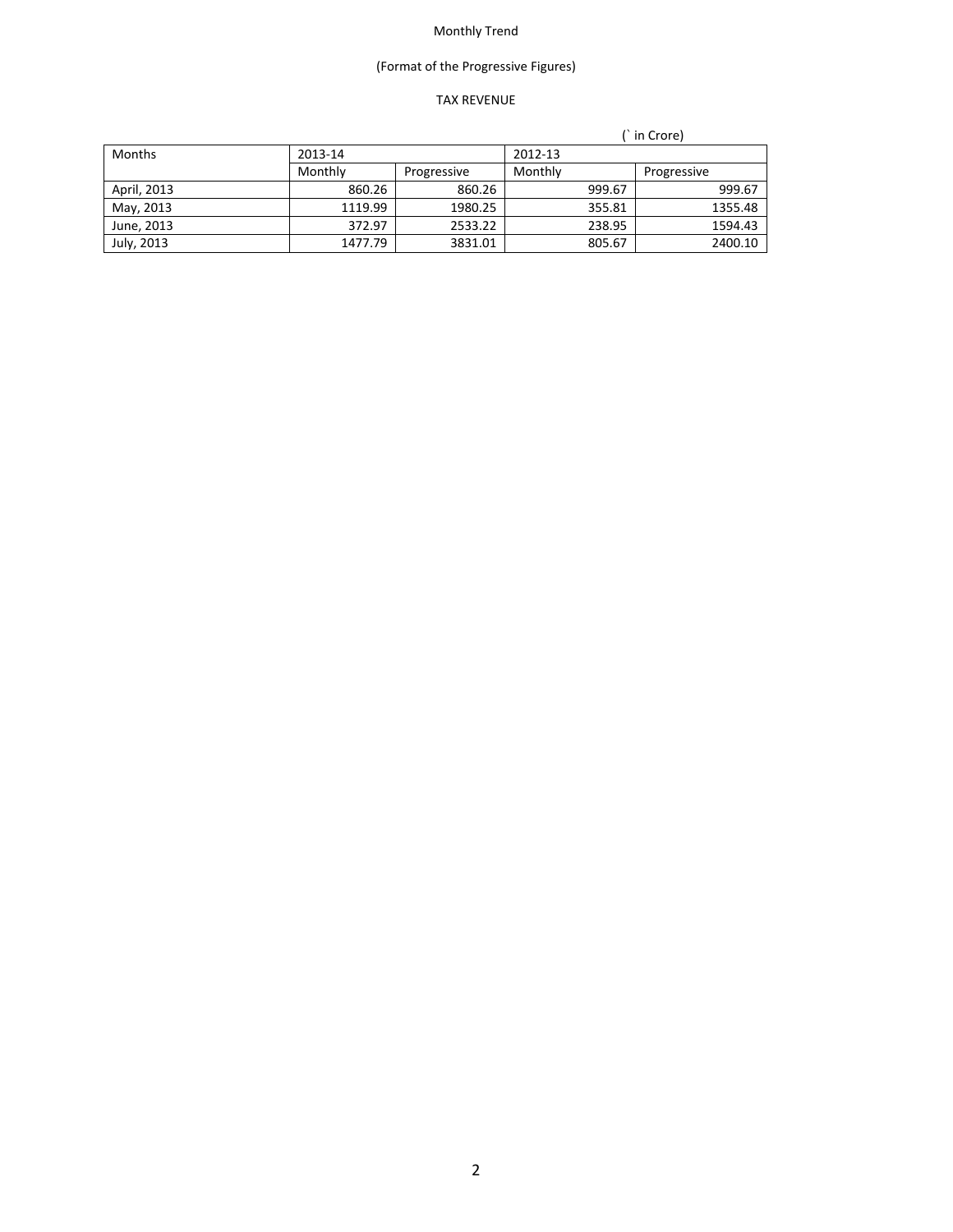# (Format of the Progressive Figures)

## NON‐TAX REVENUE

| <b>Months</b>     |                | 2013-14     |         | 2012-13     |
|-------------------|----------------|-------------|---------|-------------|
|                   | <b>Monthly</b> | Progressive | Monthly | Progressive |
| April, 2013       | 109.99         | 109.99      | 50.08   | 50.08       |
| May, 2013         | 107.71         | 217.70      | 217.30  | 267.38      |
| June, 2013        | 112.51         | 330.21      | 70.41   | 337.79      |
| <b>July, 2013</b> | 155.42         | 485.63      | 112.68  | 450.47      |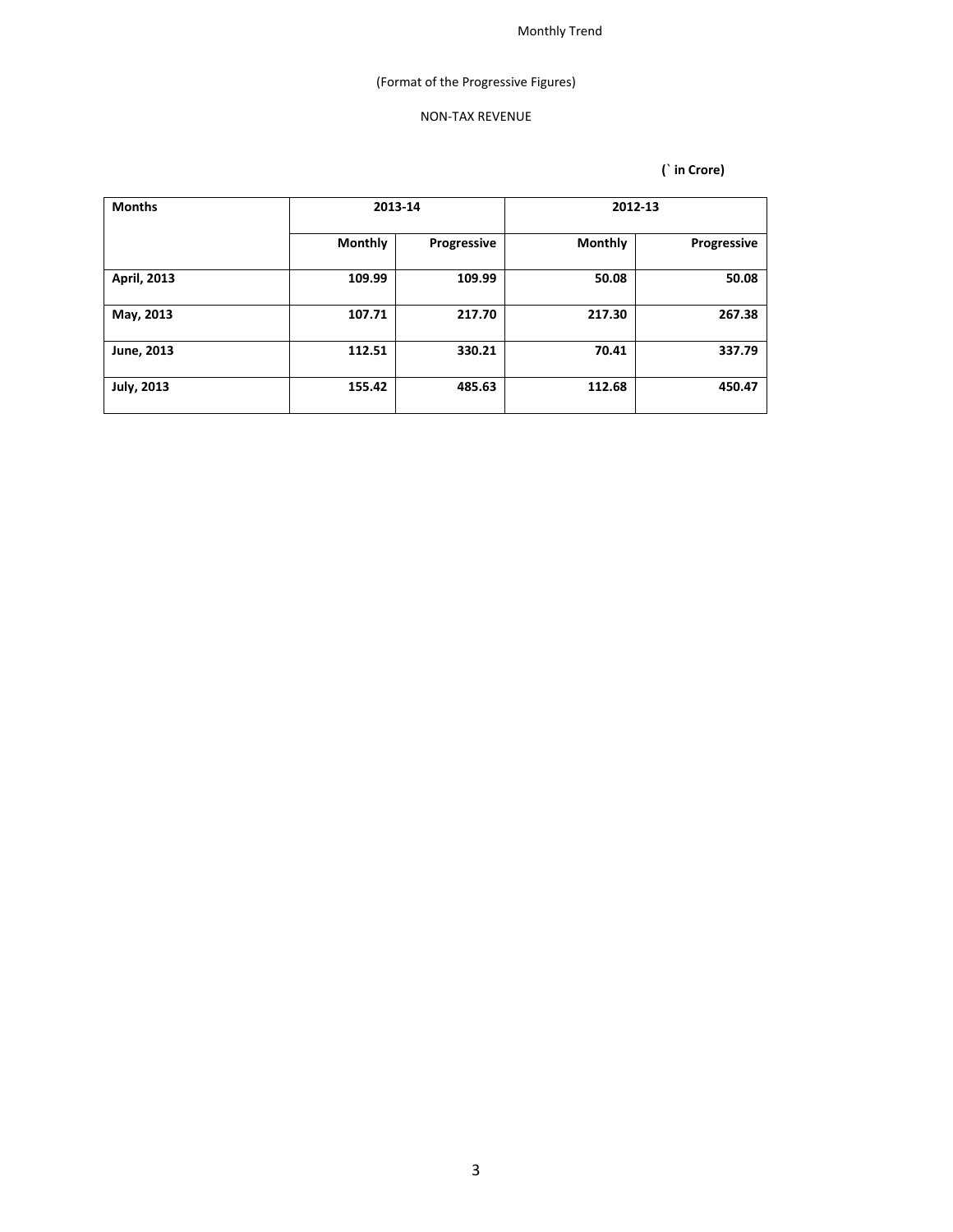## **(Format of the Progressive Figures)**

### **REVENUE RECEIPTS**

### **OF GRANT‐IN‐AID AND CONTRIBUTION**

| <b>Months</b>     | 2013-14        |                          | 2012-13        |             |
|-------------------|----------------|--------------------------|----------------|-------------|
|                   | <b>Monthly</b> | Progressive              | <b>Monthly</b> | Progressive |
| April, 2013       | ٠              | $\overline{\phantom{a}}$ | 483.00         | 483.00      |
| May, 2013         | 1441.79        | 1441.79                  |                | 483.00      |
| June, 2013        | -              | 1441.79                  | 1.50           | 484.50      |
| <b>July, 2013</b> | 1878.22        | 3320.01                  | -              | 484.50      |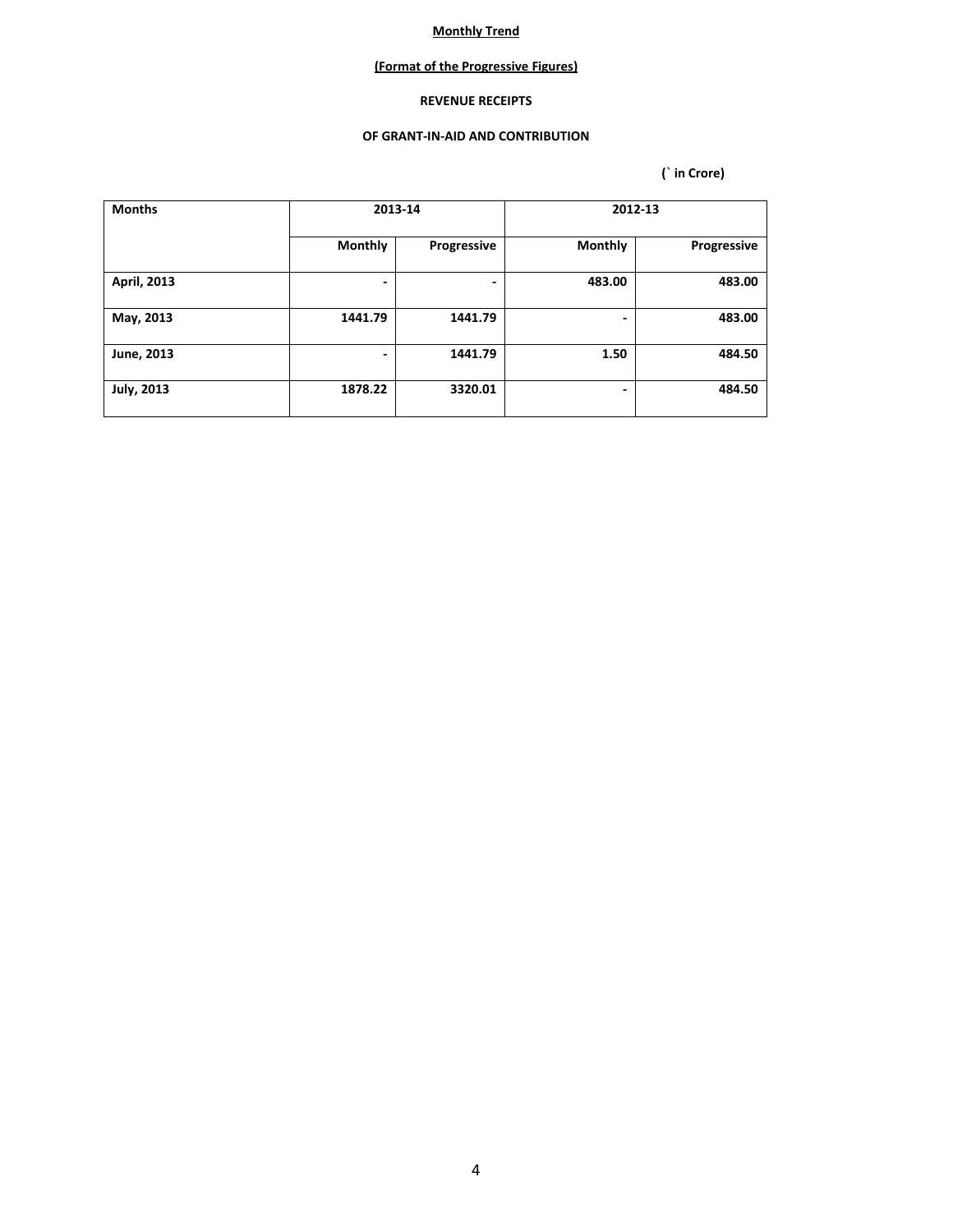## **(Format of the Progressive Figures)**

## **RECOVERY OF LOANS & ADVANCES**

| <b>Months</b>     | 2013-14        |             | 2012-13        |             |
|-------------------|----------------|-------------|----------------|-------------|
|                   | <b>Monthly</b> | Progressive | <b>Monthly</b> | Progressive |
| April, 2013       | 0.15           | 0.15        | 0.14           | 0.14        |
| May, 2013         | 0.10           | 0.25        | 0.10           | 0.24        |
| June, 2013        | 0.12           | 0.37        | 0.17           | 0.41        |
| <b>July, 2013</b> | 0.14           | 0.51        | 0.11           | 0.52        |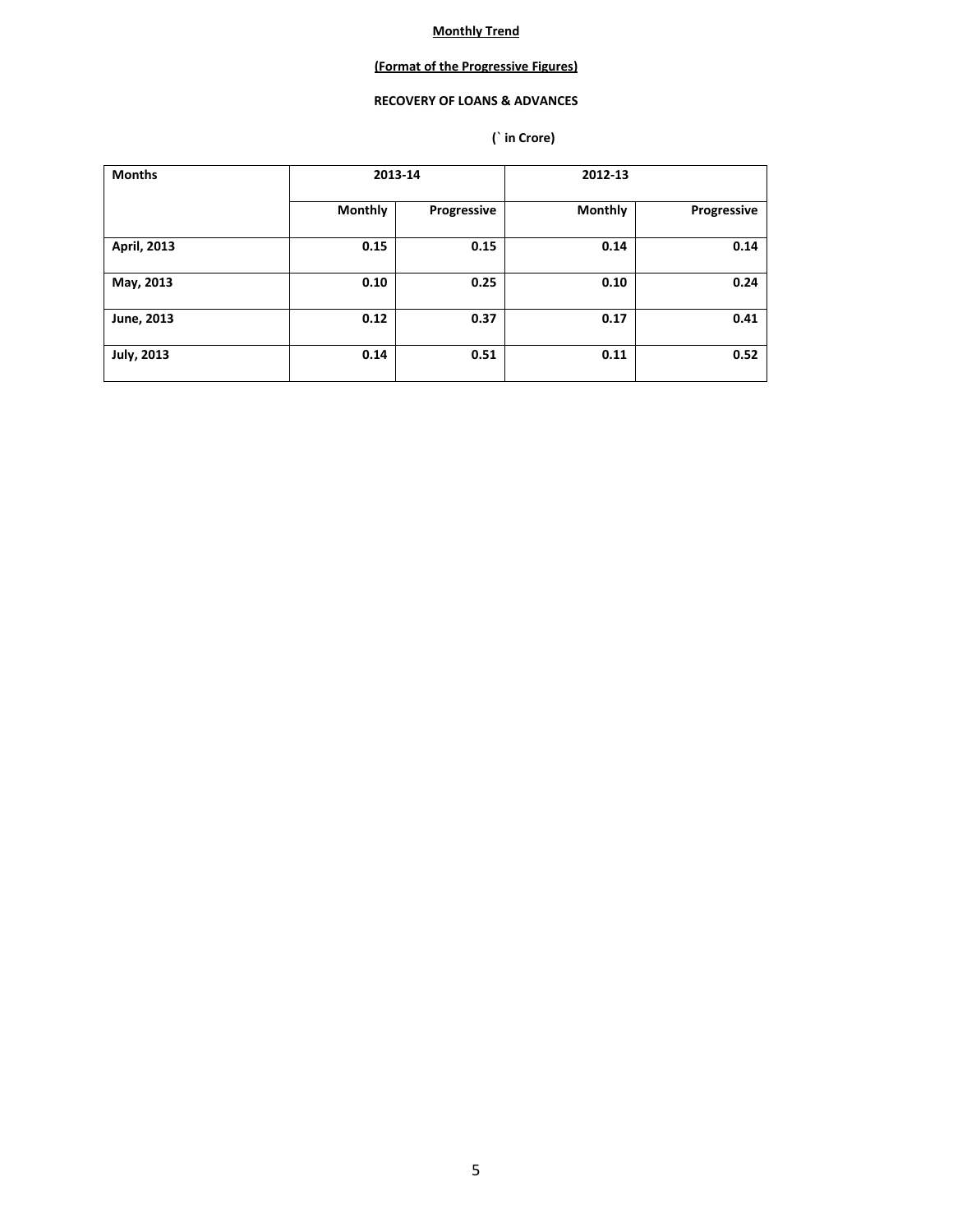## **(Format of the Progressive Figures)**

## **BORROWING & OTHER LIABILITIES**

| <b>Months</b>     |                | 2013-14     |                | 2012-13     |
|-------------------|----------------|-------------|----------------|-------------|
|                   | <b>Monthly</b> | Progressive | <b>Monthly</b> | Progressive |
| April, 2013       | 522.65         | 522.65      | 386.17         | 386.17      |
| May, 2013         | 485.58         | 1008.23     | 919.92         | 1306.09     |
| June, 2013        | 994.13         | 1902.36     | 1118.72        | 2424.81     |
| <b>July, 2013</b> | 834.97         | 1067.39     | 1250.74        | 3675.55     |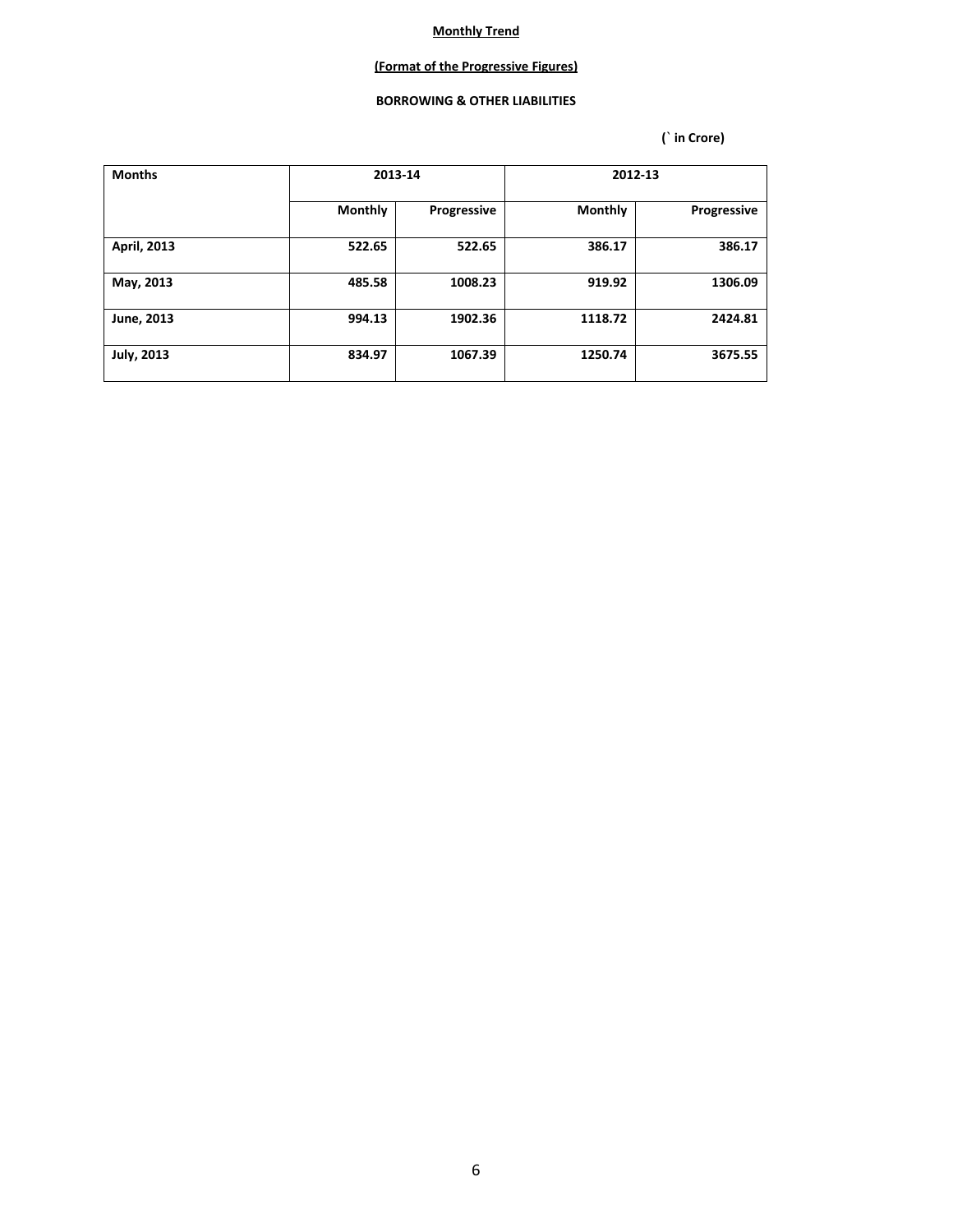## **(Format of the Progressive Figures)**

## **NON PLAN EXPENDITURE ON REVENUE ACCOUNT**

| <b>Months</b>     | 2013-14        |             | 2012-13        |             |
|-------------------|----------------|-------------|----------------|-------------|
|                   | <b>Monthly</b> | Progressive | <b>Monthly</b> | Progressive |
| April, 2013       | 1455.34        | 1455.34     | 1852.09        | 1852.09     |
| May, 2013         | 1516.00        | 2971.34     | 1384.37        | 3236.46     |
| June, 2013        | 1232.19        | 4203.53     | 1326.29        | 4562.75     |
| <b>July, 2013</b> | 2444.04        | 6647.57     | 1875.79        | 6438.54     |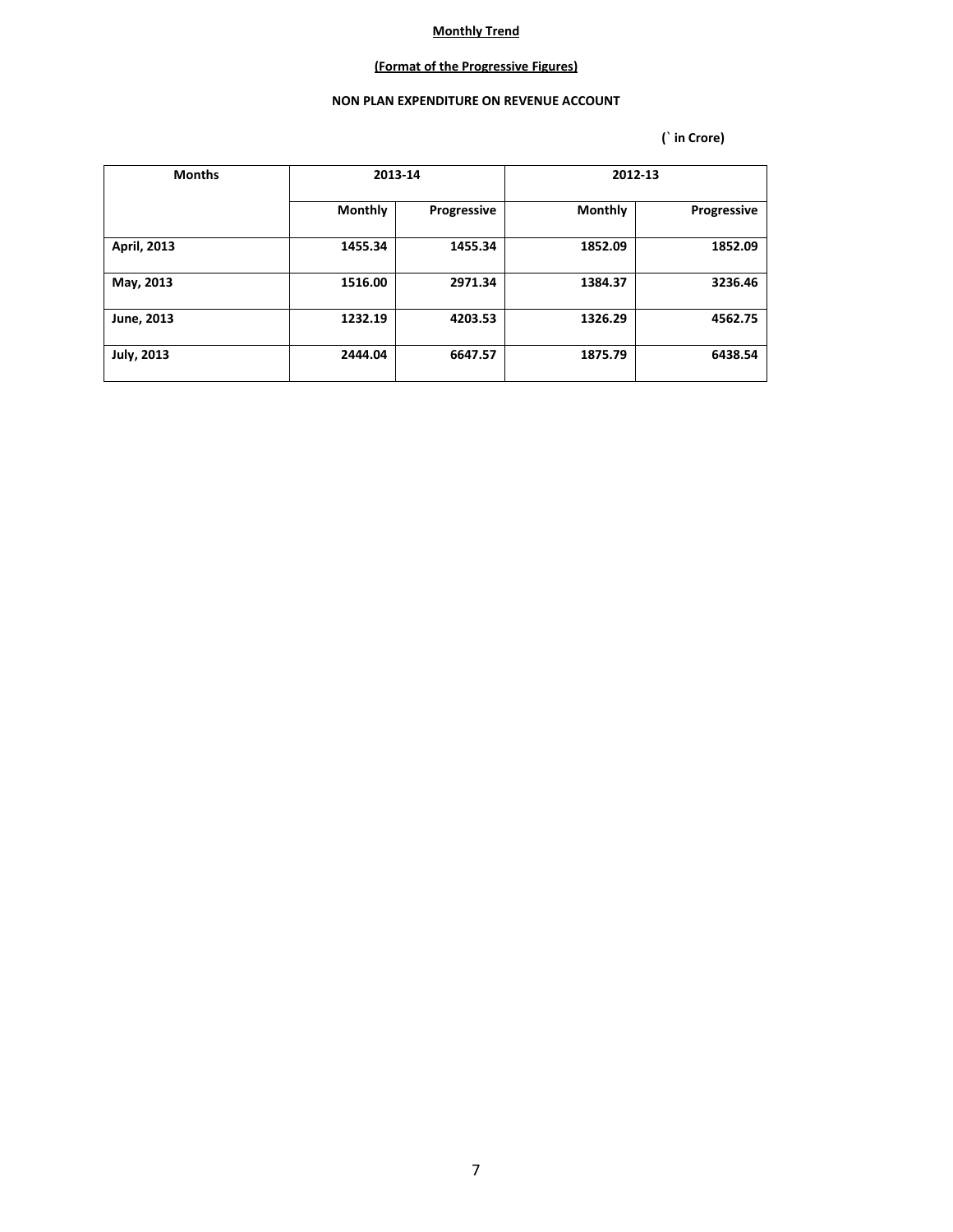## **(Format of the Progressive Figures)**

## **NON PLAN EXPENDITURE ON INTEREST PAYMENT**

| <b>Months</b>     |                          | 2013-14     | 2012-13        |             |
|-------------------|--------------------------|-------------|----------------|-------------|
|                   | <b>Monthly</b>           | Progressive | <b>Monthly</b> | Progressive |
| April, 2013       | $\overline{\phantom{0}}$ | ٠           | 96.62          | 96.62       |
| May, 2013         | 1490.18                  | 1490.18     | -              | 96.62       |
| June, 2013        | -                        | 1490.19     | 1.23           | 97.85       |
| <b>July, 2013</b> | 127.06                   | 1617.24     | 10.56          | 108.41      |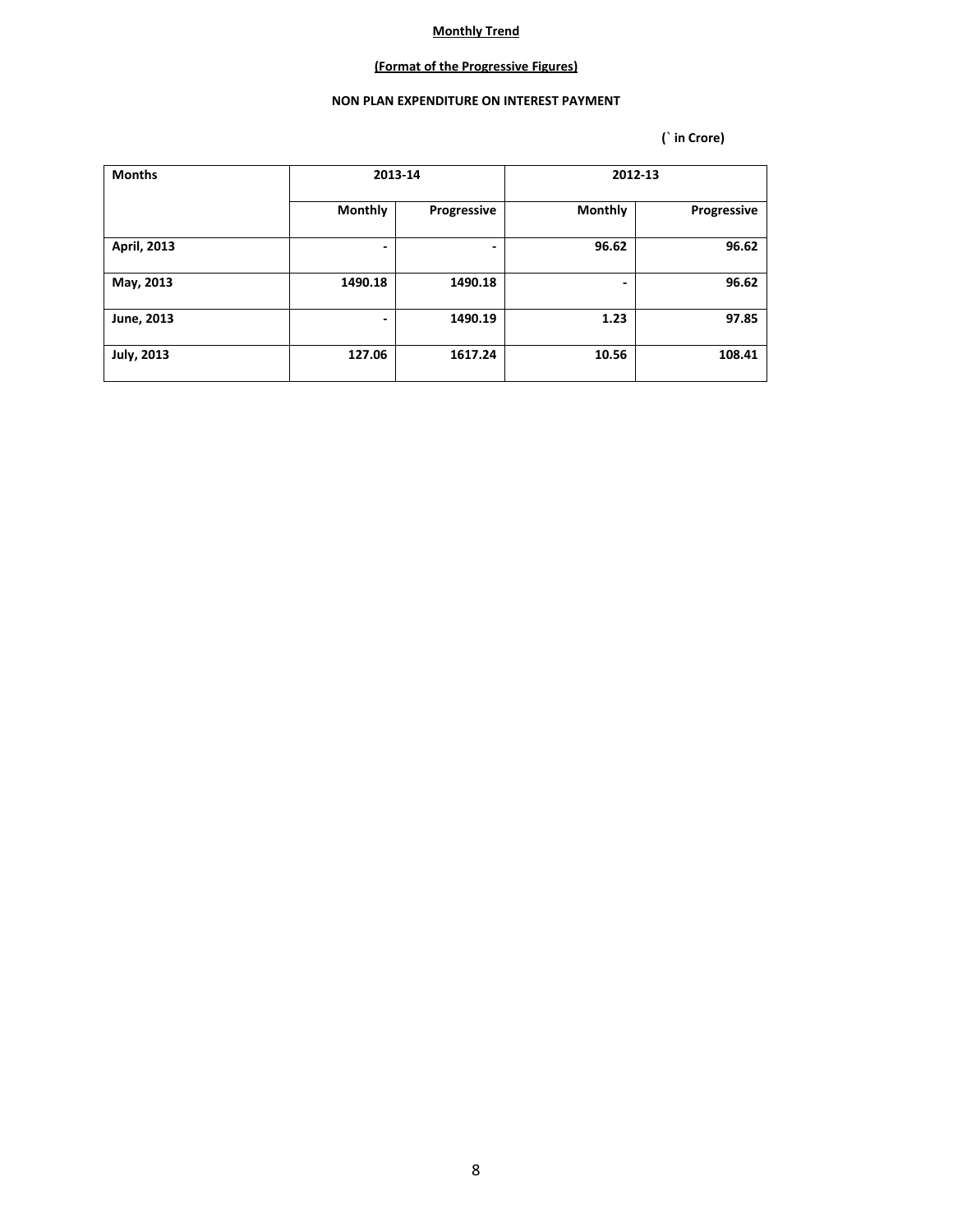## **(Format of the Progressive Figures)**

## **NON PLAN EXPENDITURE ON CAPITAL ACCOUNT**

| <b>Months</b>     | 2013-14        |             | 2012-13        |             |
|-------------------|----------------|-------------|----------------|-------------|
|                   | <b>Monthly</b> | Progressive | <b>Monthly</b> | Progressive |
| April, 2013       | 6.10           | 6.10        | $(-)18.59$     | (-)18.59    |
| May, 2013         | 20.60          | 26.70       | $(-)1.93$      | (-)20.52    |
| June, 2013        | 31.38          | 58.08       | $(-)7.03$      | $(-)27.55$  |
| <b>July, 2013</b> | 14.02          | 72.10       | $(-)23.00$     | $(-)4.55$   |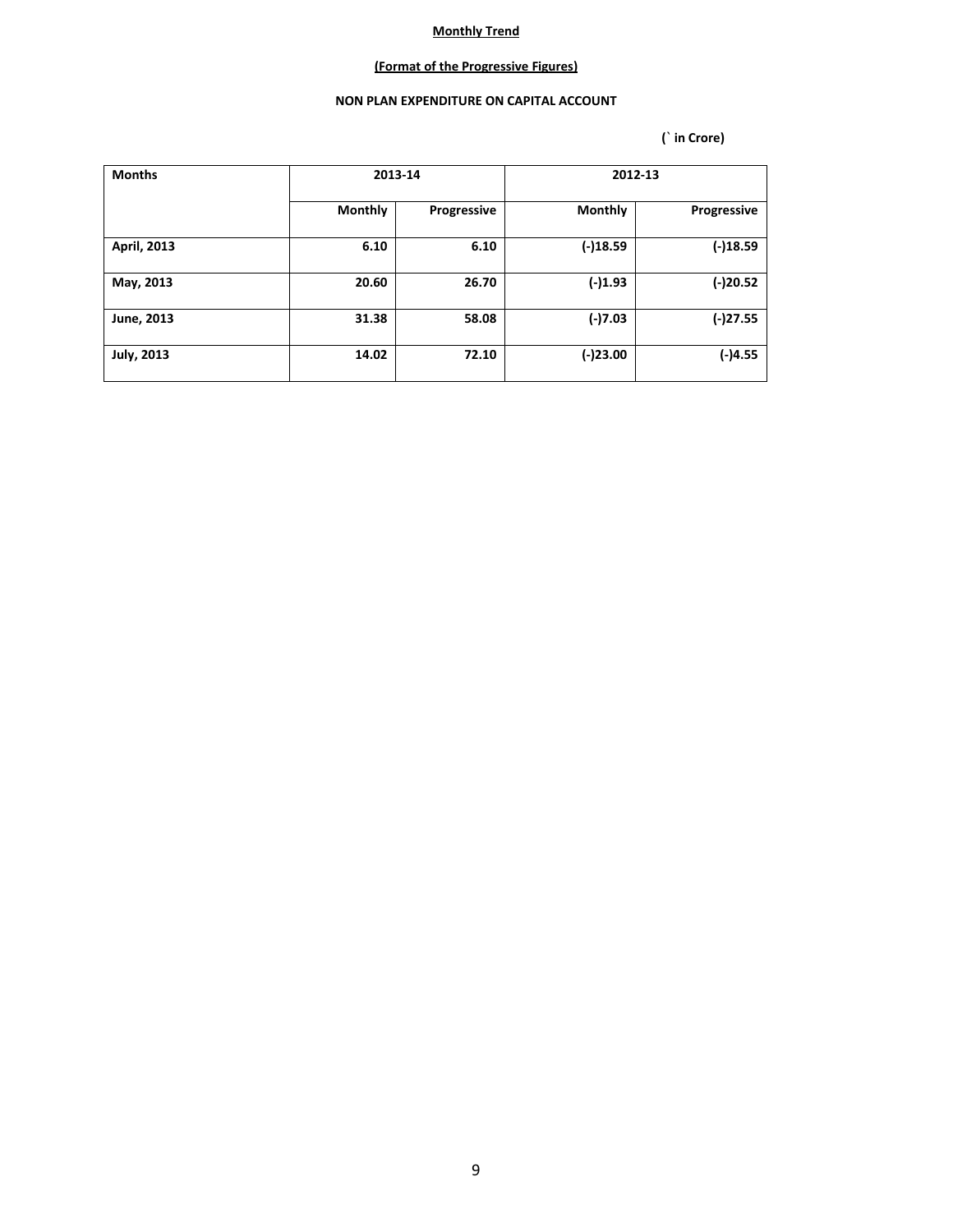## **(Format of the Progressive Figures)**

## **PLAN EXPENDITURE ON REVENUE ACCOUNT**

| <b>Months</b>     | 2013-14        |             | 2012-13        |             |
|-------------------|----------------|-------------|----------------|-------------|
|                   | <b>Monthly</b> | Progressive | <b>Monthly</b> | Progressive |
| April, 2013       | 33.99          | 33.99       | 76.26          | 76.26       |
| May, 2013         | 1531.31        | 1565.30     | 58.56          | 134.82      |
| June, 2013        | 70.45          | 1635.75     | 46.46          | 181.28      |
| <b>July, 2013</b> | 79.56          | 1715.31     | 90.25          | 271.53      |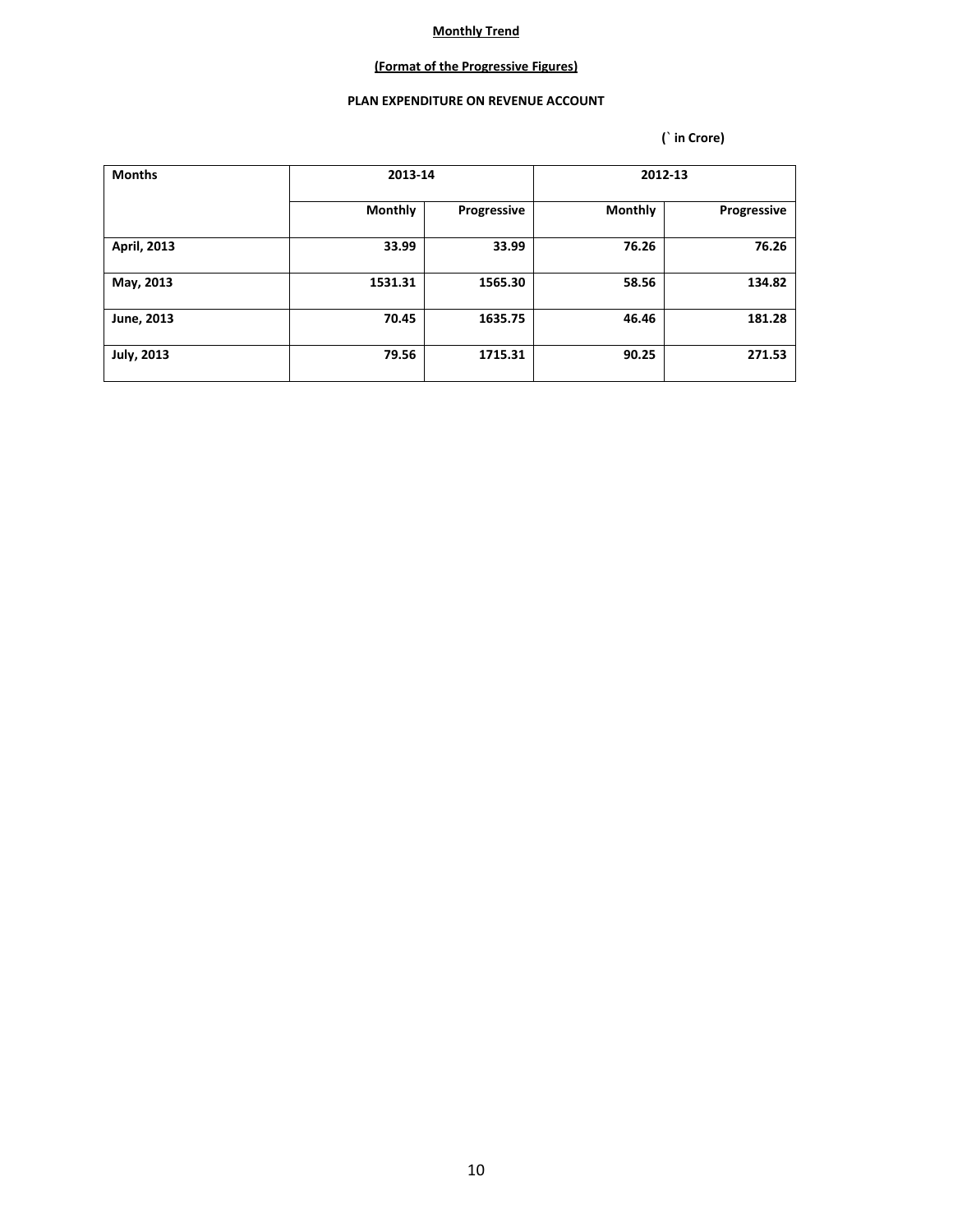## **(Format of the Progressive Figures)**

## **PLAN EXPENDITURE ON CAPITAL ACCOUNT**

| <b>Months</b>     |                | 2013-14     | 2012-13        |             |
|-------------------|----------------|-------------|----------------|-------------|
|                   | <b>Monthly</b> | Progressive | <b>Monthly</b> | Progressive |
| April, 2013       | (-)3.18        | (-)3.18     | 9.30           | 9.30        |
| May, 2013         | 86.26          | 83.08       | 42.89          | 52.19       |
| June, 2013        | 44.59          | 127.67      | 63.19          | 115.38      |
| <b>July, 2013</b> | 109.01         | 236.68      | 172.48         | 287.86      |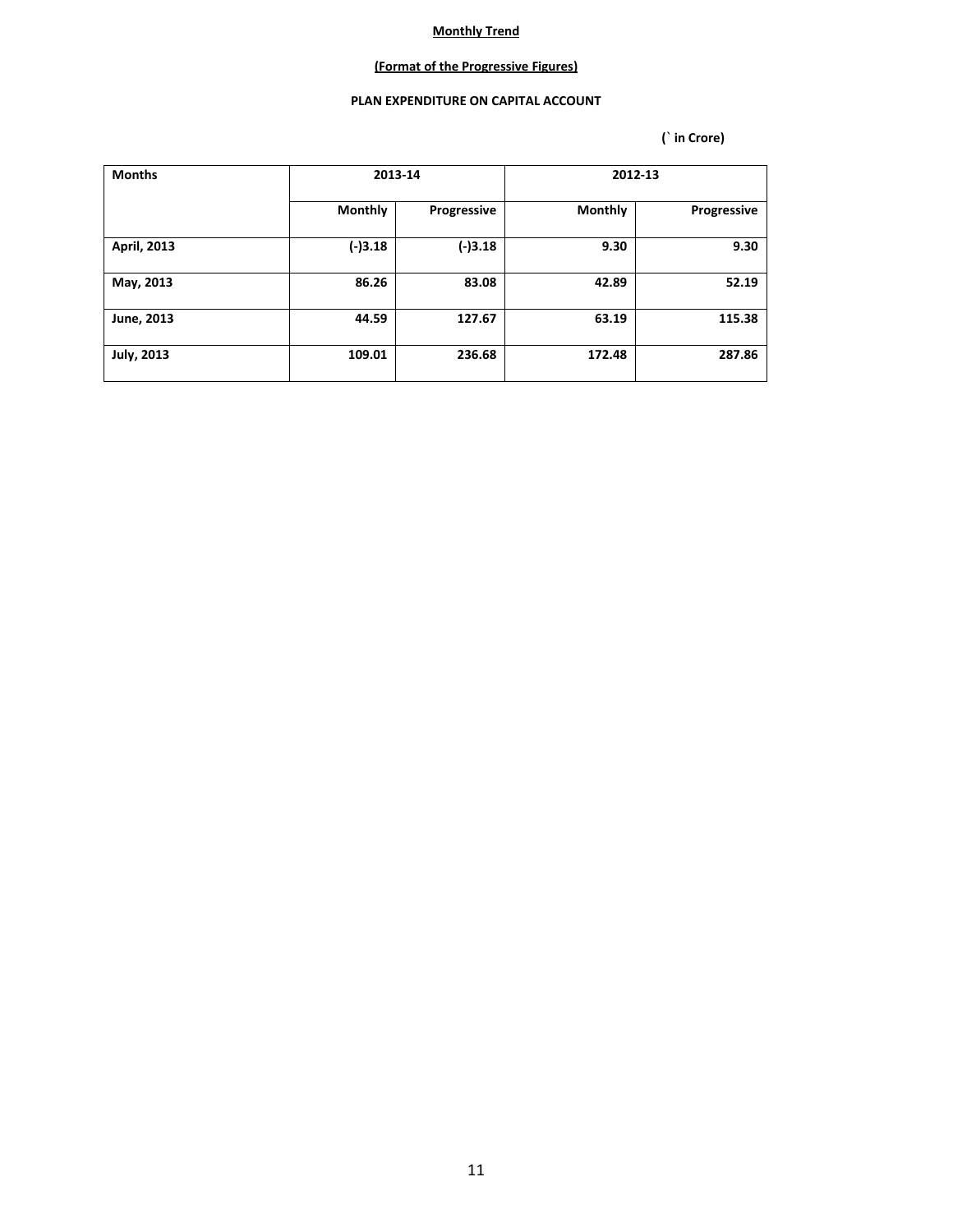## **(Format of the Progressive Figures)**

## **TOTAL EXPENDITURE ON REVENUE ACCOUNT**

| <b>Months</b>     |                | 2013-14     | 2012-13        |             |  |
|-------------------|----------------|-------------|----------------|-------------|--|
|                   | <b>Monthly</b> | Progressive | <b>Monthly</b> | Progressive |  |
| April, 2013       | 1489.33        | 1489.33     | 1928.35        | 1928.35     |  |
| May, 2013         | 3047.31        | 4536.64     | 1442.93        | 3371.28     |  |
| June, 2013        | 1302.64        | 5839.28     | 1372.75        | 4744.03     |  |
| <b>July, 2013</b> | 2523.60        | 8362.88     | 1966.04        | 6710.07     |  |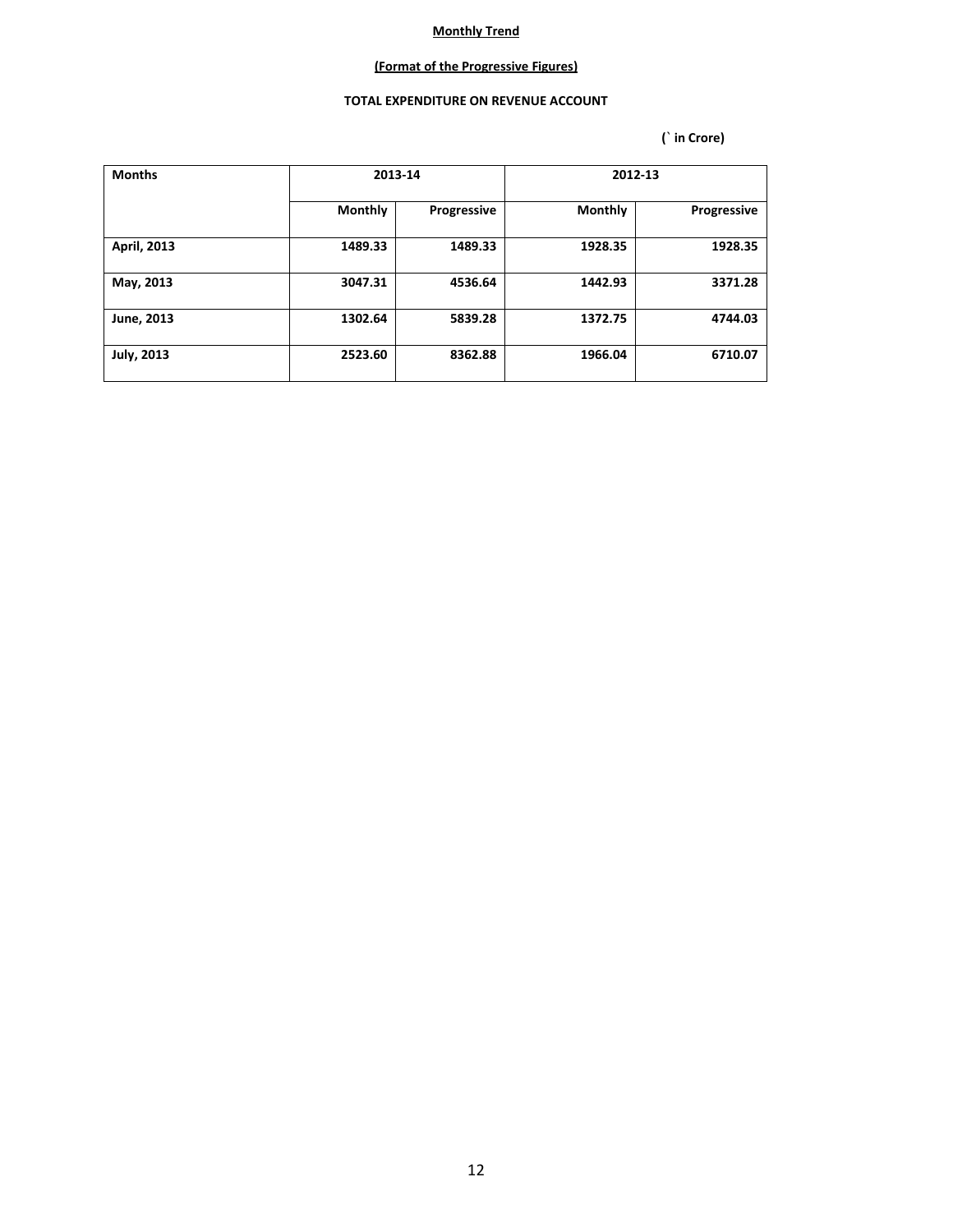## **(Format of the Progressive Figures)**

## **TOTAL EXPENDITURE ON CAPITAL ACCOUNT**

| <b>Months</b>     | 2013-14        |             | 2012-13        |             |  |
|-------------------|----------------|-------------|----------------|-------------|--|
|                   | <b>Monthly</b> | Progressive | <b>Monthly</b> | Progressive |  |
| April, 2013       | 2.92           | 2.92        | (-)9.29        | (-)9.29     |  |
| May, 2013         | 106.86         | 109.78      | 40.96          | 31.67       |  |
| June, 2013        | 75.97          | 185.75      | 56.16          | 87.83       |  |
| <b>July, 2013</b> | 123.03         | 308.78      | 195.48         | 283.31      |  |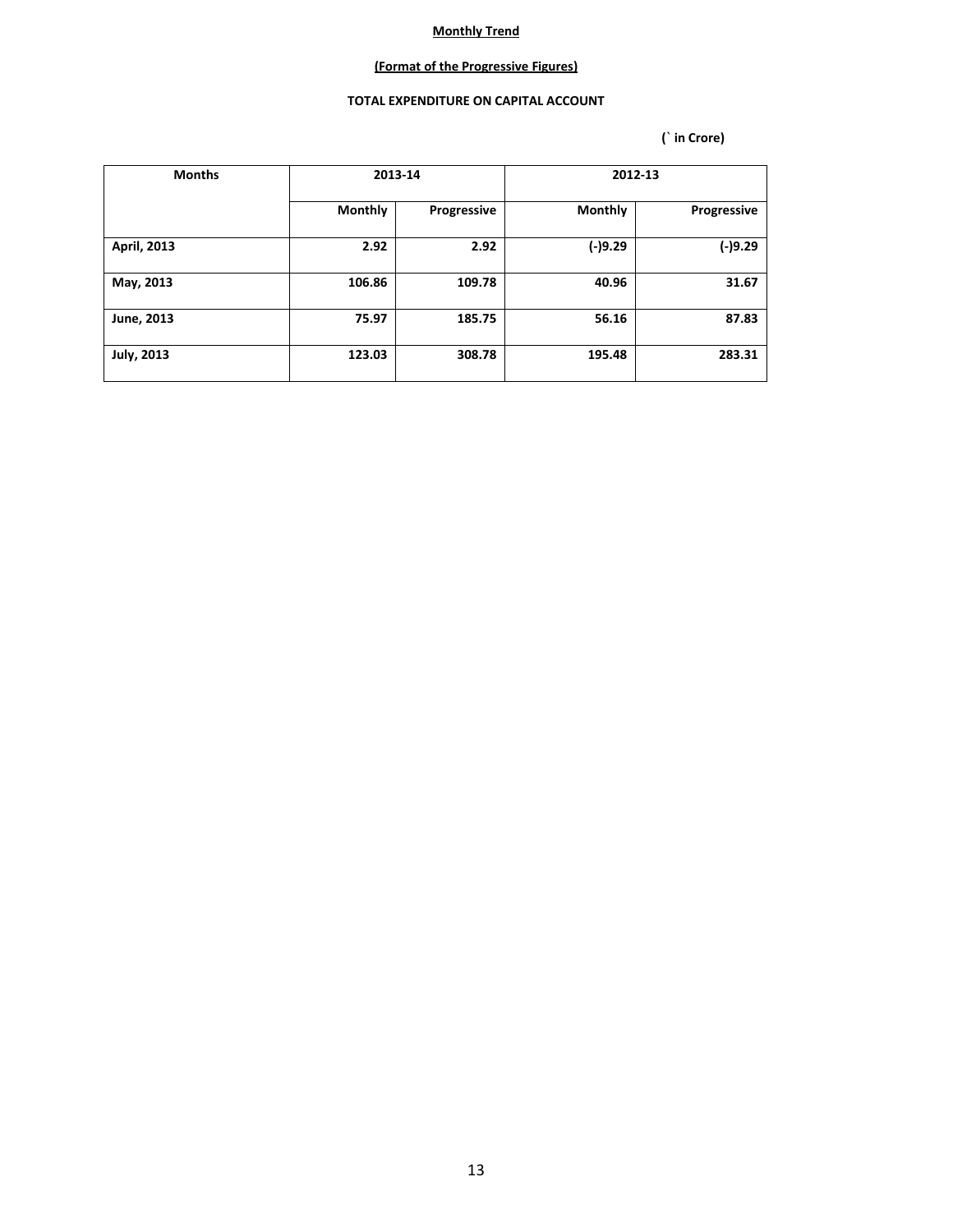## **(Format of the Progressive Figures)**

## **LOANS & ADVANCES DISBURSED**

| <b>Months</b>     | 2013-14        |             | 2012-13        |             |  |
|-------------------|----------------|-------------|----------------|-------------|--|
|                   | <b>Monthly</b> | Progressive | <b>Monthly</b> | Progressive |  |
| April, 2013       | 0.80           | 0.80        | $---$          |             |  |
| May, 2013         | 1.00           | 1.80        | 9.24           | 9.24        |  |
| June, 2013        | 1.12           | 2.92        | 0.83           | 10.07       |  |
| <b>July, 2013</b> | 30.48          | 33.40       | 7.69           | 17.76       |  |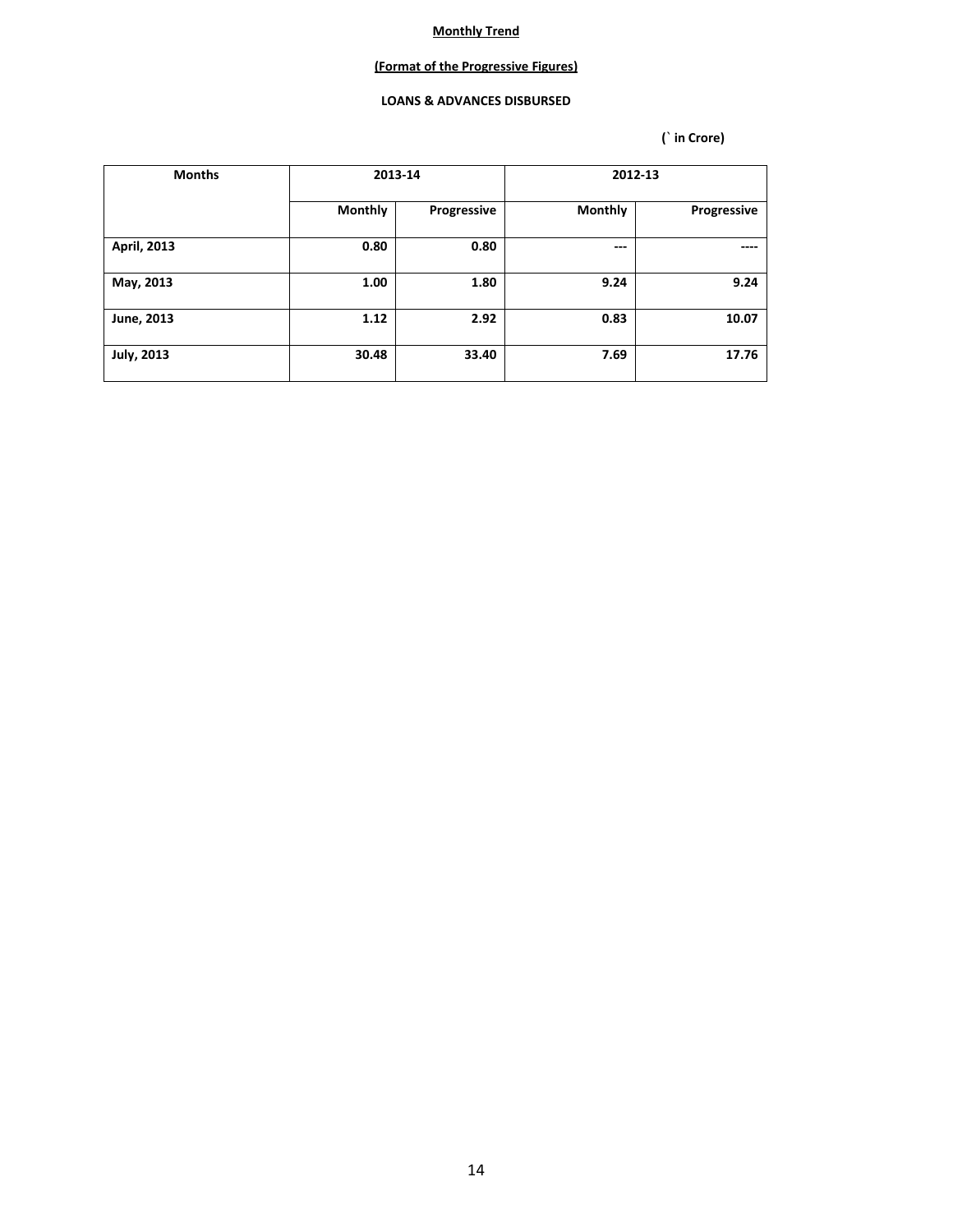## **(Format of the Progressive Figures)**

## **REVENUE SURPLUS**

| <b>Months</b>     | 2013-14        |              | 2012-13        |                    |  |
|-------------------|----------------|--------------|----------------|--------------------|--|
|                   | <b>Monthly</b> | Progressive  | <b>Monthly</b> | <b>Progressive</b> |  |
| April, 2013       | $(-)519.08$    | $(-)519.08$  | $(-)395.60$    | $(-)395.60$        |  |
| May, 2013         | (-)377.82      | $(-)896.90$  | $(-)869.82$    | (-)1265.42         |  |
| June, 2013        | $(-)817.16$    | $(-)1714.06$ | $(-)1061.90$   | (-)2327.32         |  |
| <b>July, 2013</b> | 987.83         | (-)726.23    | (-)1047.68     | (-)3375.00         |  |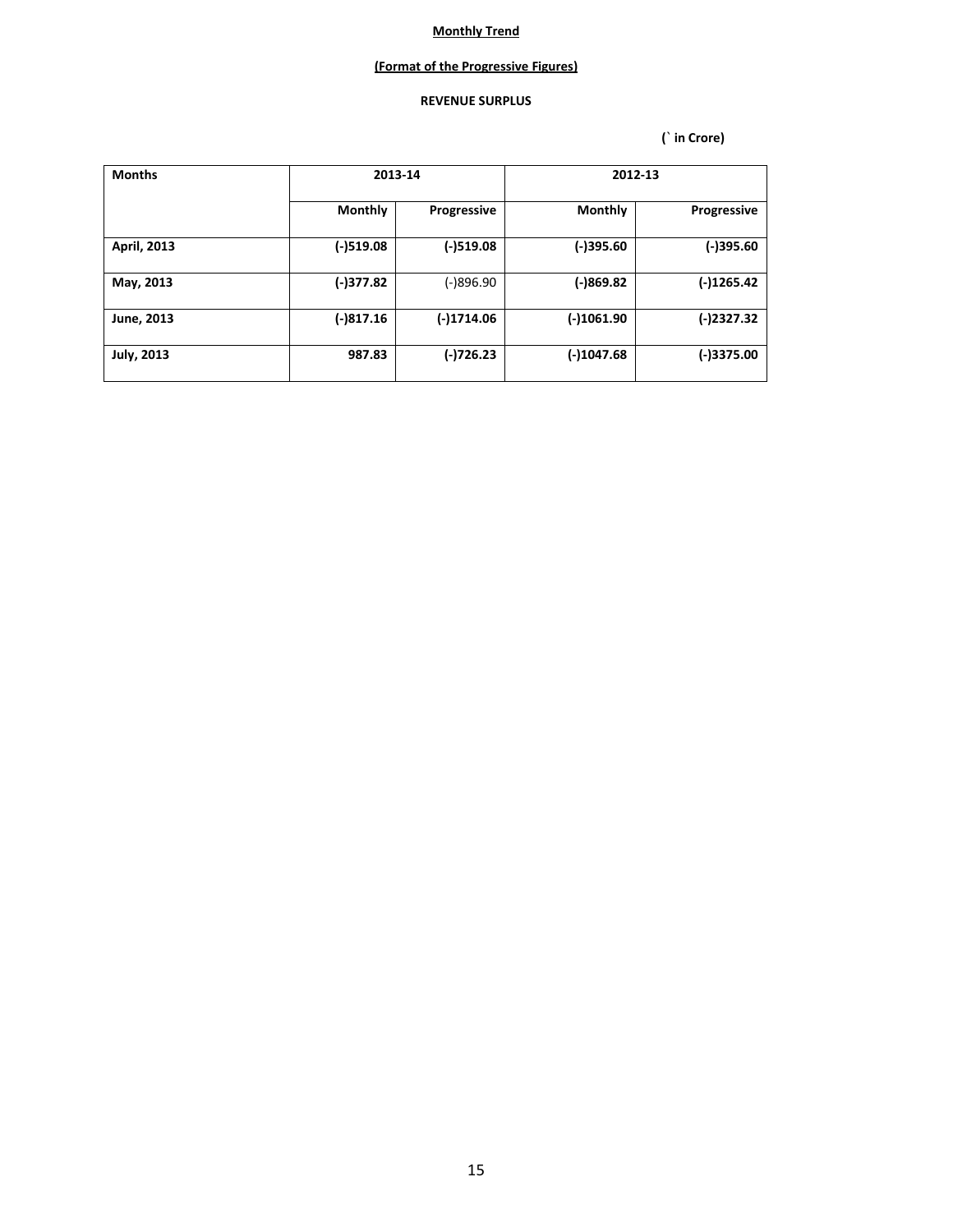## **(Format of the Progressive Figures)**

## **FISCAL DEFICIT**

| <b>Months</b>     | 2013-14        |              | 2012-13        |             |
|-------------------|----------------|--------------|----------------|-------------|
|                   | <b>Monthly</b> | Progressive  | <b>Monthly</b> | Progressive |
| April, 2013       | 522.65         | 522.65       | 386.17         | 386.17      |
| May, 2013         | 485.58         | 1008.23      | 919.92         | 1306.09     |
| June, 2013        | 894.13         | 1902.36      | 1118.72        | 2424.81     |
| <b>July, 2013</b> | 834.46         | $(-)1067.90$ | 1250.74        | 3675.55     |